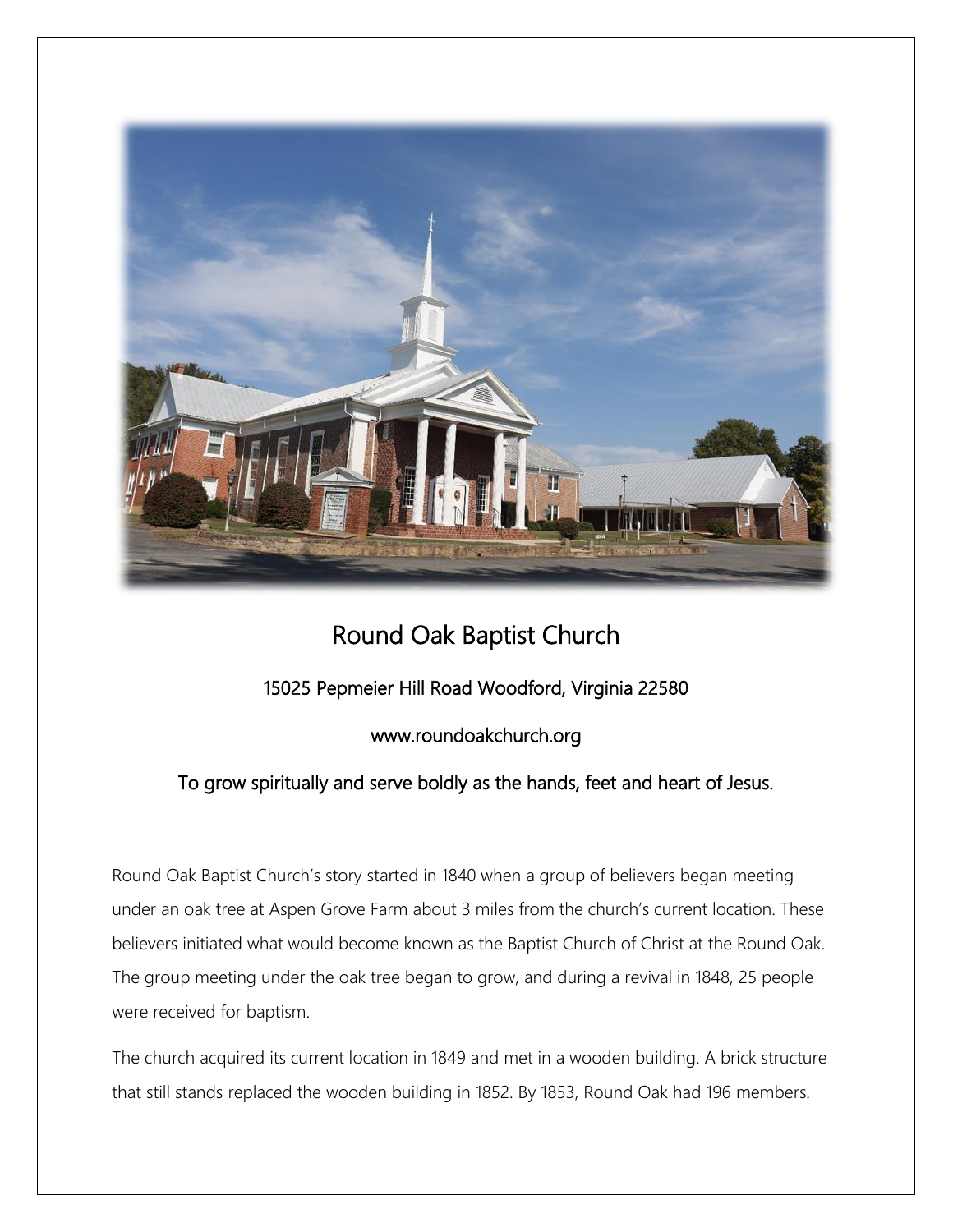

The dangers and uncertainties of the Civil War led to a suspension of services from 1863 to 1865. During that time the Confederate Chaplains met almost weekly at Round Oak. In November of 1865, Round Oak held its first post-war business meeting and members worked hard to reestablish the pre-war church. As the nation healed after the war, the

community around Corbin also struggled to recover emotionally and economically. The church

faced financial difficulties just as its members did. Round Oak didn't expand its physical space until the construction of a two-story, fourclassroom addition in 1915.



By 1951, the now thriving church needed improvements to the existing building, eight more classrooms, a kitchen and restrooms.

Three classrooms had dividers that could be folded to create a sizable fellowship hall. In 1959, the church built a parsonage adjacent to the church and added an education wing in 1962. The wing



houses numerous Sunday school classrooms, a nursery, bathrooms and church offices. A large basement fellowship hall and kitchen in the wing served the church for more than three decades. In 1986, the church added a vestibule to the front of the sanctuary and a steeple. In 1997, the church added Oak Hall,

a multipurpose building with a large kitchen and restrooms. Oak Hall is used for fellowship, worship services, special events and more. A contemporary worship service established in 2000 met in Oak Hall. The church's sanctuary has been through many renovations over the life of the church and most recently was renovated in 2002. All of these updates and additions were made possible only through the grace of God and the financial generosity of our church members. Our church has paid off all our building loans and has continued to remain debt free.

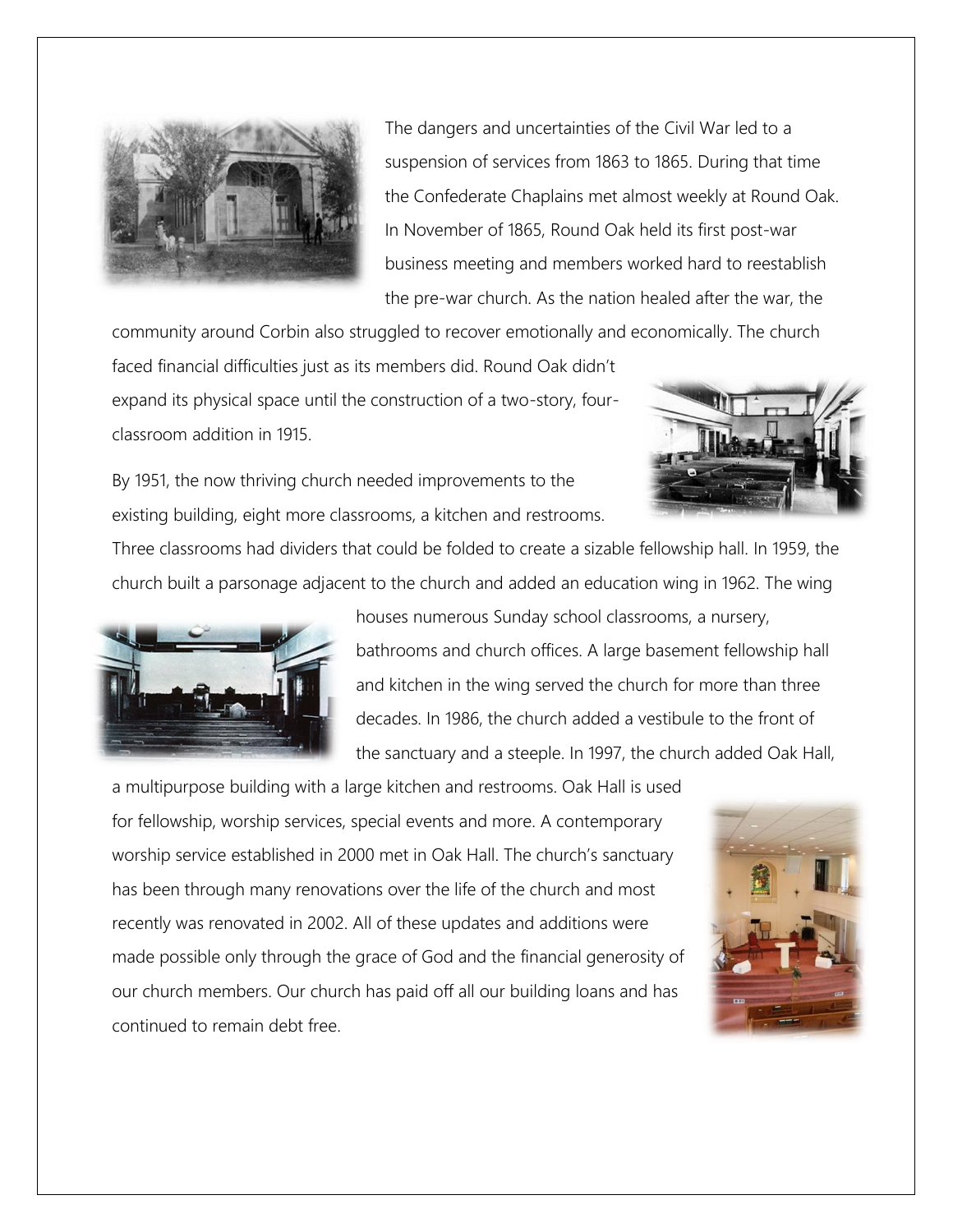

Round Oak Baptist Church is in the Corbin area of beautiful Caroline County, VA. Our church is south of the city of Fredericksburg and north of the town of Bowling Green.

Round Oak Baptist Church shares God's love by supporting many local and world-wide missions. Our church has been involved for many years with local missions such as Choices Pregnancy Center, the Brisben Center (formerly the Thurman Brisben Homeless Shelter),

Fredericksburg Area Food Bank, and

CERVE. During the COVID-19 pandemic, we were able to sponsor a different local mission each month and donate \$1,000 toward that mission. Our church also annually hosts Easter egg hunts and trunk-or-treat events.



We have offered a firewood ministry, a coat ministry, food closet, and Thanksgiving baskets. For many years, Round Oak offered a bus ministry that helped bring more children to church and introduce them to Jesus. Our Love Team coordinates and provides meals to grieving families in our community who have lost loved ones. Many of our Bible Study Classes also support missions



such as coordinating bingo at Bowling Green Rehab Facility, serving at the homeless shelter, keeping a telephone ministry, and supporting our friends at Hilltop Baptist Church at the Lower Brule Indian Reservation in South Dakota. We support many world-wide missions such as Stop Hunger Now, Annie Armstrong, Lottie Moon, Alma Hunt and Operation Christmas Child. There is always a way to serve at Round Oak!

Round Oak operates a preschool ministry, which provides both church and community members with an opportunity to send their preschoolers

to a morning preschool program from September through May. The program began in 2004 and is now in its 18th year of operation. More than 250 children have now attended the program, many of them for all three years.